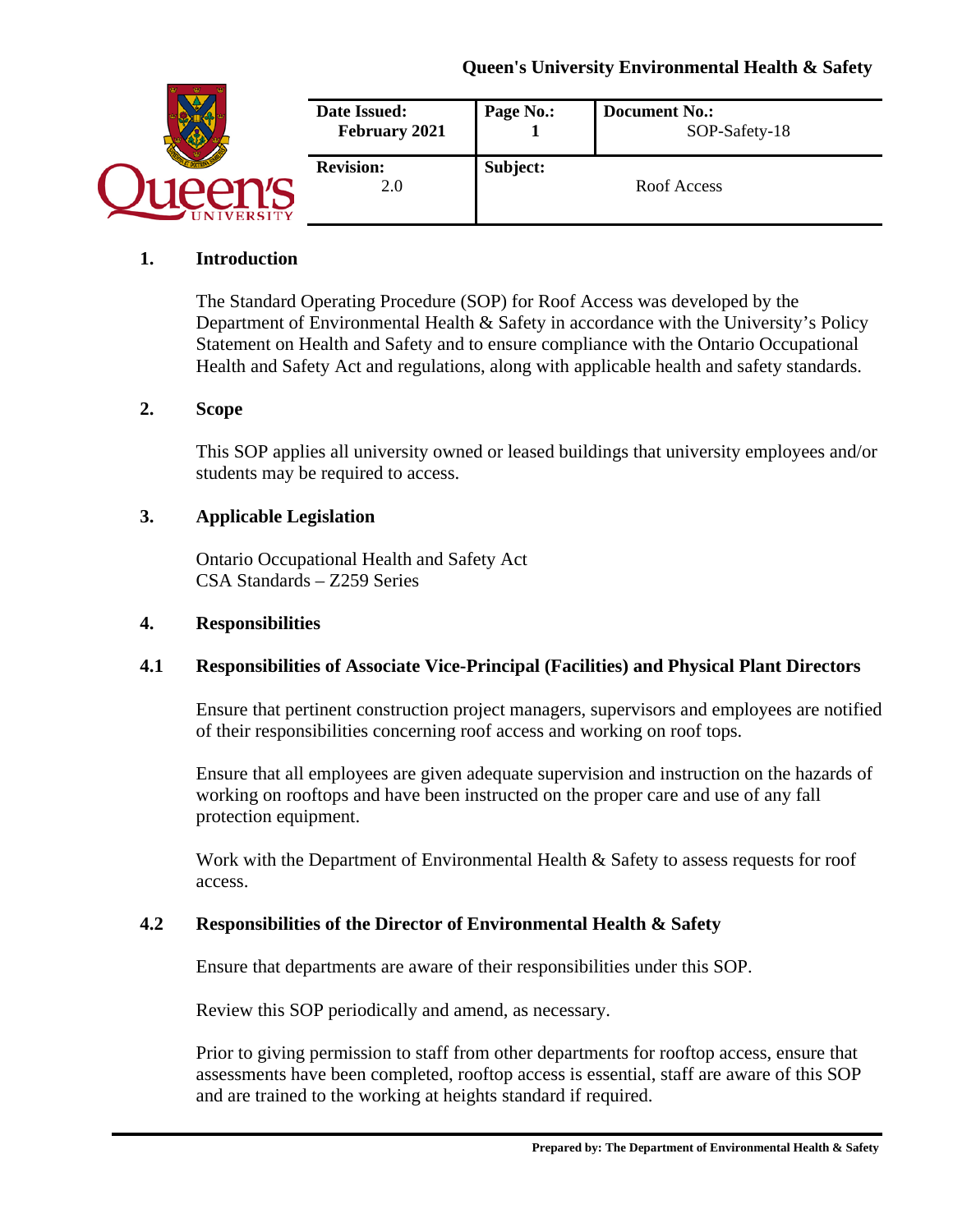|                 | Date Issued:<br>February 2021 | Page No.: | <b>Document No.:</b><br>SOP-Safety-18 |
|-----------------|-------------------------------|-----------|---------------------------------------|
| <b>IVERSITY</b> | <b>Revision:</b><br>2.0       | Subject:  | Roof Access                           |

#### **4.3 Responsibilities of Director of Campus Security and Emergency Services (CSES)**

Ensure that all CSES employees, and external emergency service groups (Kingston Police, OPP, RCMP) are aware of this procedure and that CSES employees are provided with adequate supervision and instruction on the hazards of working on rooftops and reinforce they do not enter the control zone unless they have the appropriate training, have a signed roof access permit, and the approved fall protection equipment.

#### **4.4 Responsibilities of Physical Plant Construction Project Managers**

Prior to any construction-related activity, or repair work on equipment or machinery, on roofs where there is fume hood discharge, ensure an appropriate work procedure, or fume hood shut down has been discussed with the contractor.

Ensure the contractor has a working at heights program that meets or exceeds this SOP.

#### **4.5 Responsibilities of Physical Plant Managers and Supervisors**

Ensure that all workers are aware of this policy.

Ensure that all workers accessing roofs have completed working at heights training.

Ensure that all workers working in or passing through the control zone are protected from fall hazards by either guard rails, or that they have been trained and are using required fall protection equipment.

Ensure that workers who use ladders to access rooftops have received Queen's University Ladder Safety Training.

#### **5. Definitions**

**Buffer zone -** The area immediately outside the inner edge of the control zone and extending a further two meters in from that edge.

**Control Zone** – The two (2) meter border around the edge of a flat roof or platform. The use of a control zone is not permitted as a fall protection system on any sloped roof.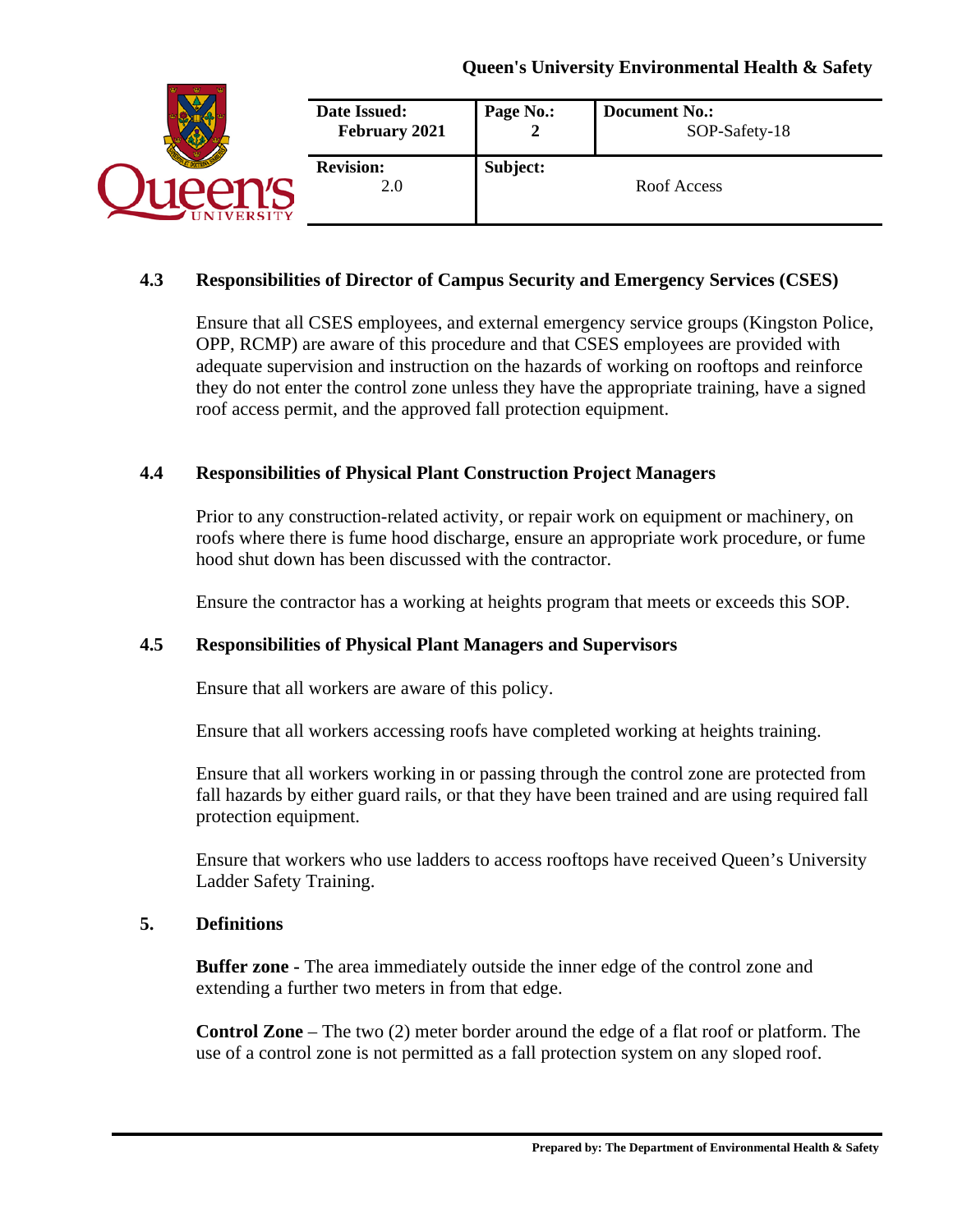|               | Date Issued:<br>February 2021 | Page No.: | <b>Document No.:</b><br>SOP-Safety-18 |
|---------------|-------------------------------|-----------|---------------------------------------|
| <b>ERSITY</b> | <b>Revision:</b><br>2.0       | Subject:  | Roof Access                           |

**Flat Roof** – Roof system with a slope less than or equal to 4% (1/2-inch change in vertical elevation versus 12 inches of horizontal run).

**Safe Zone** – An area inside the control zone where it is safe to work without using fall protection equipment.

**Sloped Roof** - Roof system with a slope greater than 4% (1/2-inch change in vertical elevation versus12 inches of horizontal run).

#### **6. Access Control**

All access points to rooftops must be locked unless there are workers on the roof.

Access points to rooftops must have danger warning signs. Rooftops with fume hood exhausts must also be signed with additional warnings indicating the presence of fume hood discharge and the need to assess the work location in accordance with the following section (Roof Access for Buildings with a Fume Hood System).

If work must take place in the buffer or control zone, then a roof work permit (Appendix A) must be completed by the Physical Plant manager/supervisor prior to the work beginning.

Contractors requiring rooftop access must have a roof work permit (Appendix A) completed by a Physical Plant Manager/supervisor. The roof work permit must be completed prior to signing out keys from Physical Plant Services.

Any other person (Faculty, staff, students etc.) requiring rooftop access must get permission from both the Department of Environmental Health & Safety and Physical Plant Services. Physical Plant Services and the Department of Environmental Health and Safety will assess the need for roof top access and will assess the associated risk.

#### **Roof Access for Buildings with a Fume Hood System**

Several University buildings have a fume hood system with exhaust fans and stacks on the roof.

For Roofs that have the following sign posted at the roof access point, the roof can be accessed with no special requirements, beyond the fall protection requirements outlined in this SOP, while the fume hood system in the building is operational.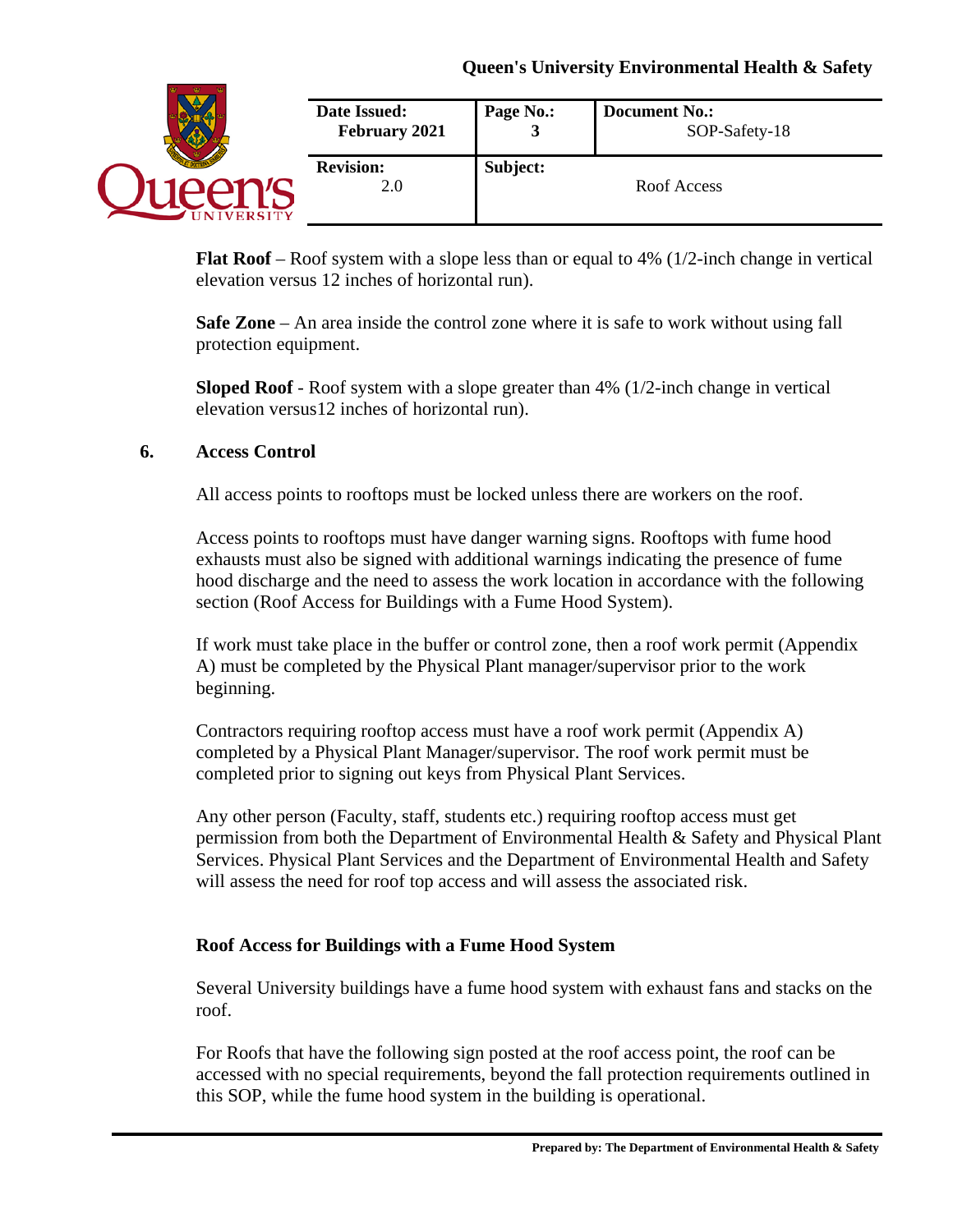



For roofs where the following sign is posted at the roof access point, consultation with the roof modelling drawing is required to determine whether the work to be completed needs to occur in a restricted area.



If the work is not in a restricted area, roof access can proceed, subject to the fall protection requirements outlined in this SOP.

In instances where the work is occurring in a restricted area, a fume hood system shutdown or the use of personal protective equipment is required. PPS employees must contact their supervisor to initiate the shutdown or determine the necessary personal protective equipment.

#### **Emergency Access**

In the case of afterhours emergencies, the call-in person will sign out keys from Campus Security and Emergency Services. All work must comply with section 9 of this SOP.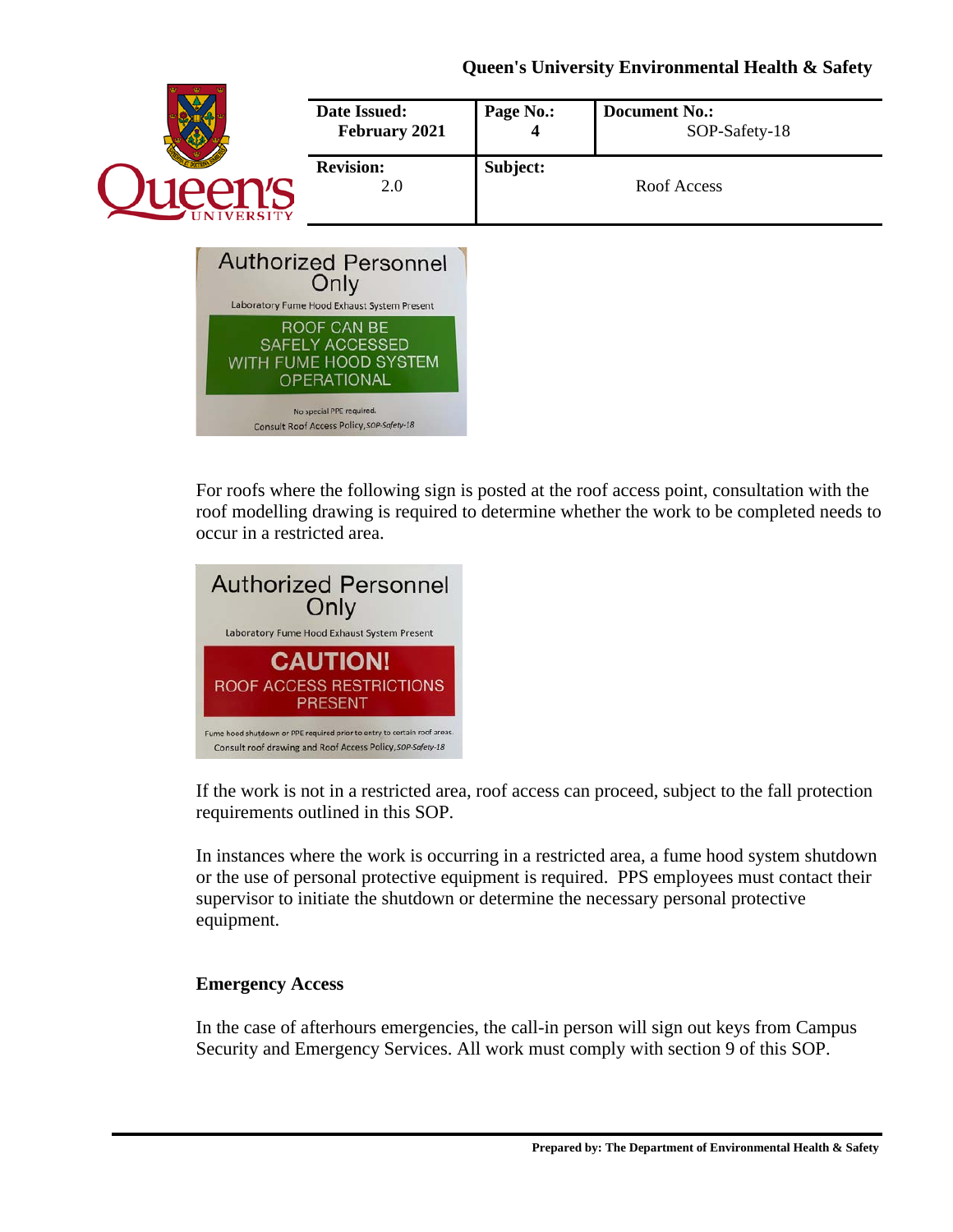|                | Date Issued:<br>February 2021 | Page No.: | <b>Document No.:</b><br>SOP-Safety-18 |
|----------------|-------------------------------|-----------|---------------------------------------|
| <b>VERSITY</b> | <b>Revision:</b><br>2.0       | Subject:  | Roof Access                           |

If access to roof is required due to a fume hood system, or partial system, failure, PPS employees must contact their supervisor to assess the need for a full system shutdown and inspection.

# **7. Emergency Notification System**

Emergency Notification System sirens are currently installed on the roof tops of Stauffer Library, Humphrey Hall and Chernoff Hall. Before accessing these areas, the Campus Security and Emergency Services, Emergency Report Centre (ERC ext. 36080) must be notified. Upon leaving these areas, the ERC operator must be notified.

The access points to these roof tops are equipped with contact switches which will notify the ERC operator that the door has been opened. If the ERC operator is unable to ascertain who is working or who accessed the roof, the ERC will dispatch Campus Security and Emergency Services staff to that location.

#### **8. Access to Roof with Ladders**

If a fixed ladder is greater than twenty feet in length, it must be equipped with a cage. The cage must start at a point eight feet from the bottom of the ladder.

Extension ladders must extend three feet above roof. Individuals must have taken Queen's University Ladder Safety Training.

Tools/equipment should not be carried by a worker as they ascend or descend a ladder. Tools should be placed in a bucket and raised or lowered with a rope.

#### **9. Working on Flat Roofs**

If there are no guard-rails around perimeter of the roof, a control/buffer/safe zone must be utilized.

If there is a parapet wall of at least 42 inches in height a control/buffer/safe zone is not required.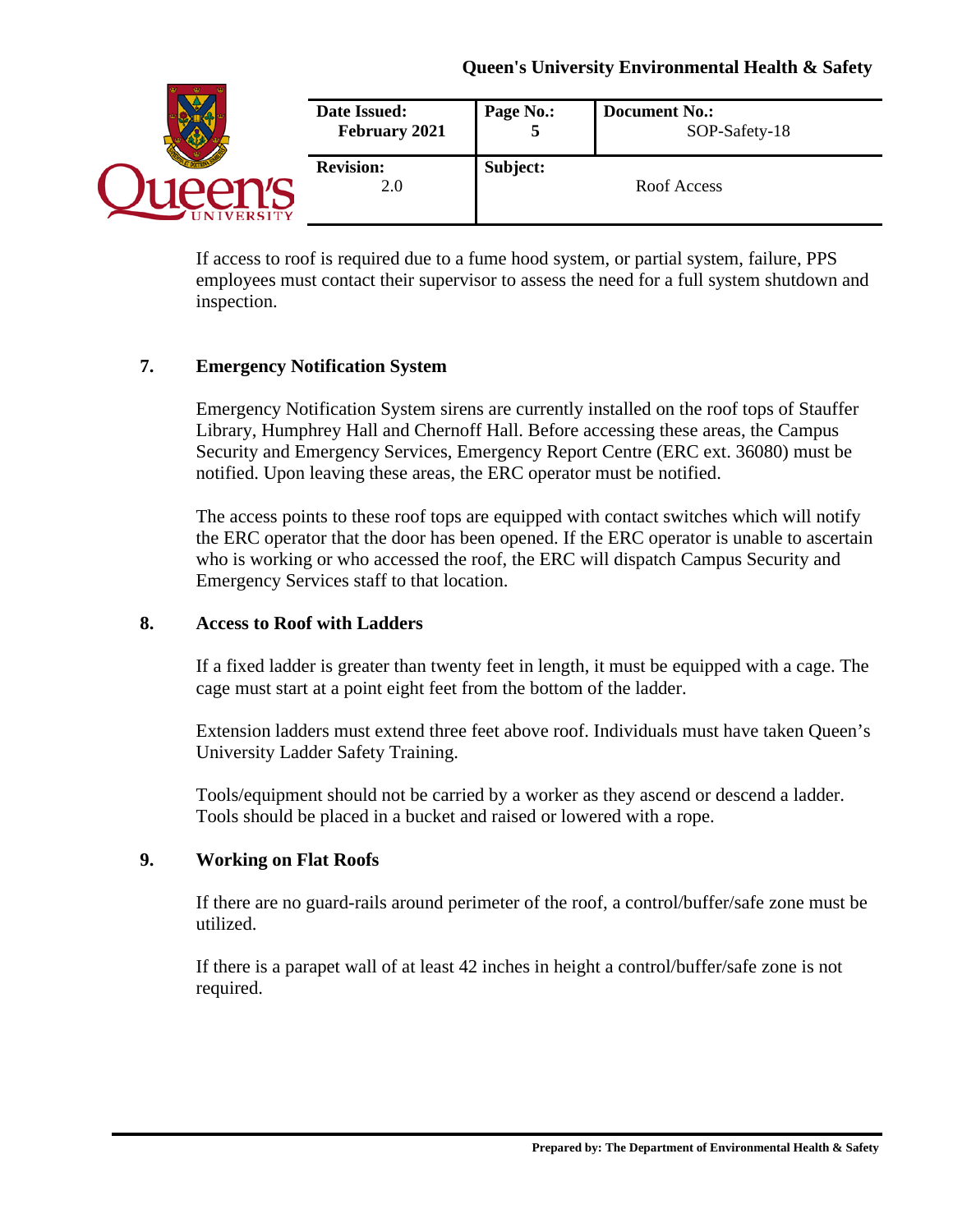



 $\leftarrow$  Guardrails with Access to Safe Zone

If roof top access opens into the control zone, guard rails must be installed to protect the worker until they have entered the safe zone.

When working in the control zone, fall protection equipment must be used. Fall Protection must meet CSA Z259 series of standards (See Fall Protection SOP-Safety-20).

The width of the control zone must be expanded if:

- The working slope is slippery.
- If there are windy conditions or anticipated windy conditions
- The work is carried out at an elevation relative to the unguarded edge.
- The risk is increased using equipment near the control zone.

If workers are to work within the buffer zone, either fall protection or a raised warning barrier/bump line must be used and must be put in place prior to work starting in the buffer zone.

Warning barriers/bump lines must:

- Be set up around work area at least 2 meters from unprotected edges.
- Be  $1.07$  m  $(42$  inches) high.
- Be supported with weighted posts or supports adequately anchored in place.
- Be made of fiber rope with flags or signs along their entire length.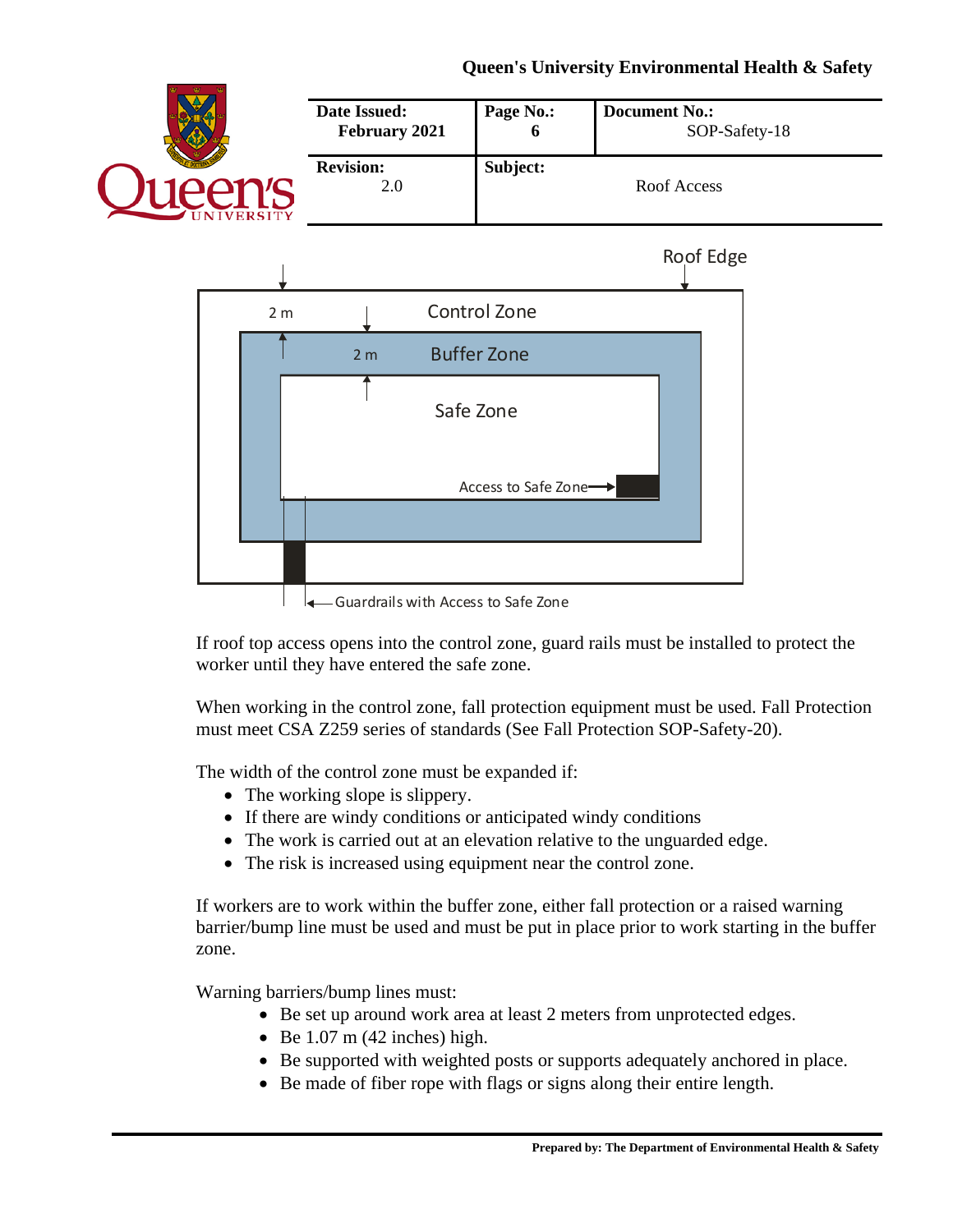|                | Date Issued:<br>February 2021 | Page No.: | <b>Document No.:</b><br>SOP-Safety-18 |
|----------------|-------------------------------|-----------|---------------------------------------|
| <b>VERSITY</b> | <b>Revision:</b><br>2.0       | Subject:  | Roof Access                           |

For work of short duration, where workers may have to enter the buffer zone a safety monitoring system may be used. A Physical Plant manager/supervisor must appoint a competent person to act as a safety monitor. The safety monitor's sole duty is to monitor the safety of workers and must not have any other duties that may distract from the monitoring.

The safety monitor will:

- Warn employees when it appears that they are unaware of a fall hazard or are acting in an unsafe manner.
- Warn employees if they are approaching the control zone.
- Be located on the same walking/working surface as the employees.
- Be located close enough to other workers to communicate with them orally.

If workers will be further than the boundary of the buffer zone (in safe zone) at all times, a raised warning barrier/bump line or fall protection is not required.

When working on rooftops workers should **not**

- Work with their back to the roof edge while in or near the control zone
- Walk backwards.

#### **10. Skylights**

Skylights are made of various products and transparent materials, including polycarbonates, glass, plastics, or some other combination of transparent materials.

Skylights are normally designed to withstand forces such as the weight of snow; however, they can fail under the weight of a worker. This can result in a worker falling through the skylight to a surface below.

A plastic skylight's composition and strength may deteriorate over time because of sunlight and atmospheric contaminants. Unless a skylight's ability to support all loads to which it may be subjected (including the impact of a falling worker) can be determined, it must be treated as a fall hazard.

#### **Specific controls for skylights:**

Every skylight must be considered a fall hazard when workers are on a roof. The only exception is to obtain an opinion from an Ontario-licensed Professional Engineer that the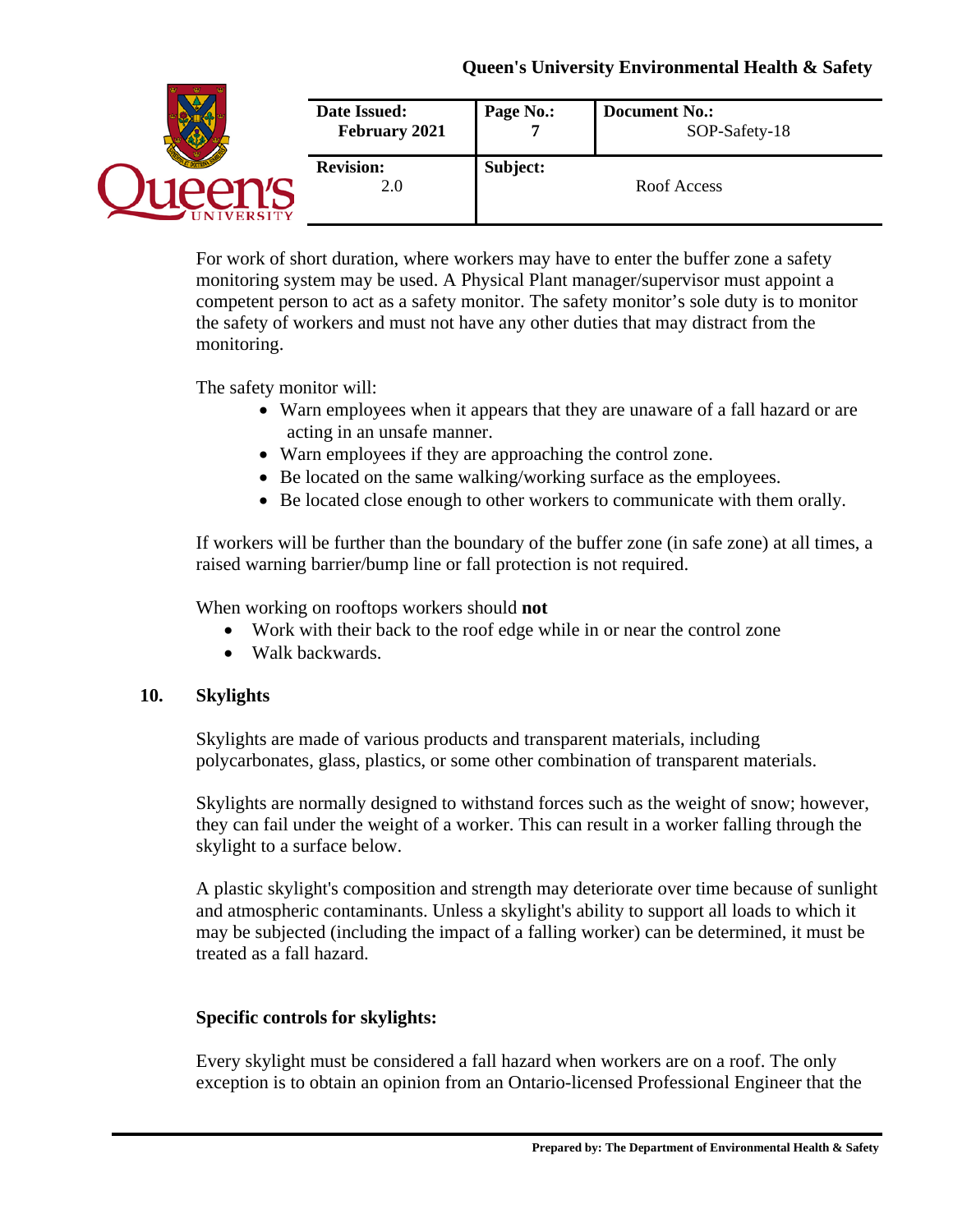|               | <b>Date Issued:</b>     | Page No.: | <b>Document No.:</b> |
|---------------|-------------------------|-----------|----------------------|
|               | February 2021           | О         | SOP-Safety-18        |
| <b>ERSITY</b> | <b>Revision:</b><br>2.0 | Subject:  | Roof Access          |

skylight can withstand any load to which it may be subjected and is not likely to endanger a worker.

A Fall Protection Program must be established and implemented to protect workers who work near a skylight and may include the following fall protection measures:

- temporary guardrails or barriers around a skylight to prevent a worker from falling through or stepping/walking on a skylight.
- a temporary skylight screen, grate or cover of material capable of handling any load imposed by a worker.
- travel restraint systems to prevent a worker from stepping on or falling onto the skylight.
- a fall restricting system designed to limit a worker's free fall.

# **11. Emergency Notification While Working on Roofs**

In the event the work on the roof requires a prolonged access (more than 1-2 hours), roof access will require a method for notifying/alerting individuals on the roof of a fire alarm in the building. Once notified, individuals must leave the roof until provided an all clear by Campus Security and Emergency Service.

#### **12. Contractors**

Contractors who take control of a site must have their own policy/rules which must meet the requirements of this policy. The contractor's policy must be approved by Physical Plant Services before control of the site is given to the contractor.

Revision History

1.0: Initial Release

2.0: Addition of roof access signs and information for building with fume hood systems.